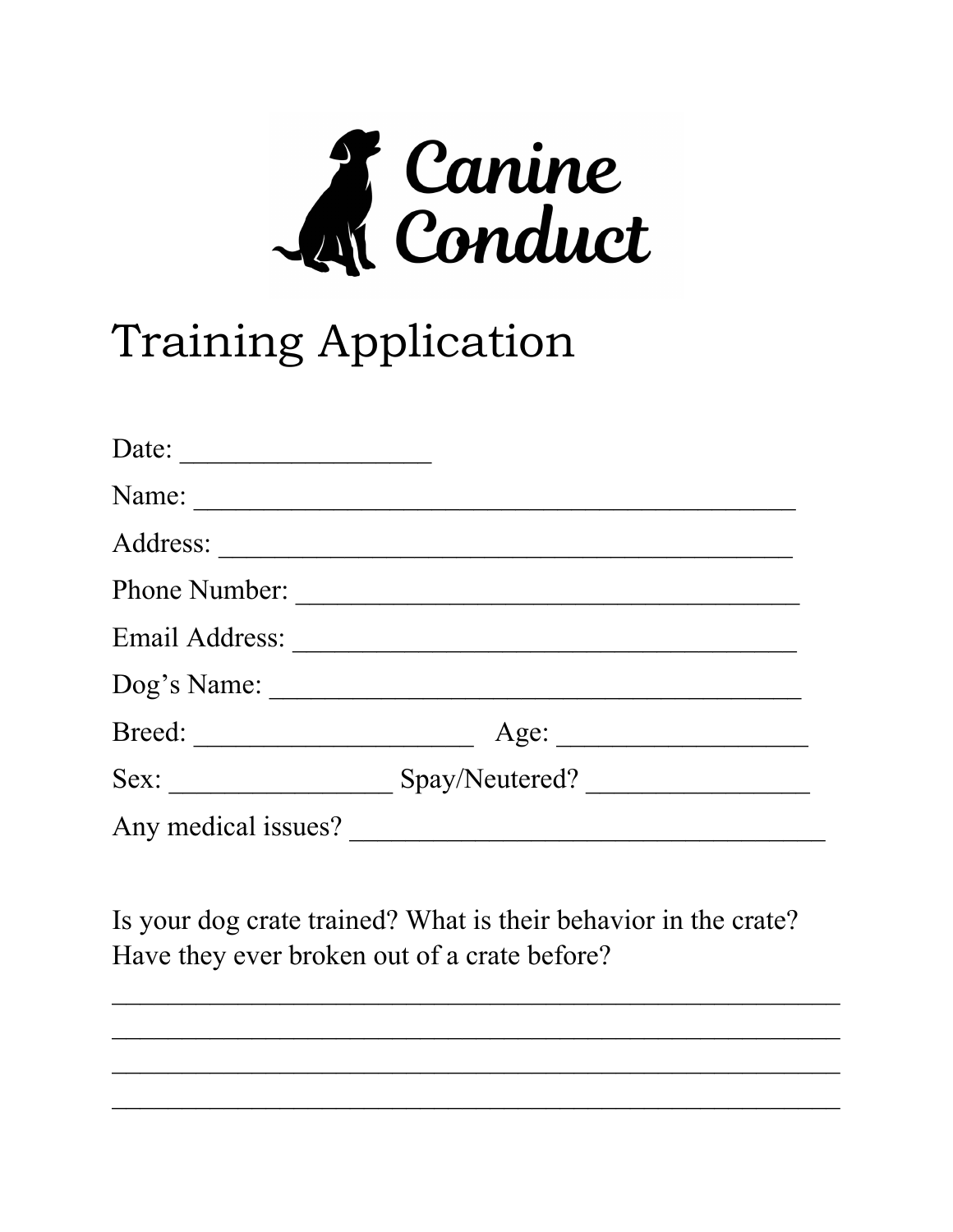How many people live in your home? Please list any kids ages. How does the dog act towards everyone in the house?

Are there any other pets in the home? If so, what are they and how does the dog act towards them?

When & where/how did you get your dog?

What are your complaints/struggles that you are currently having with your dog?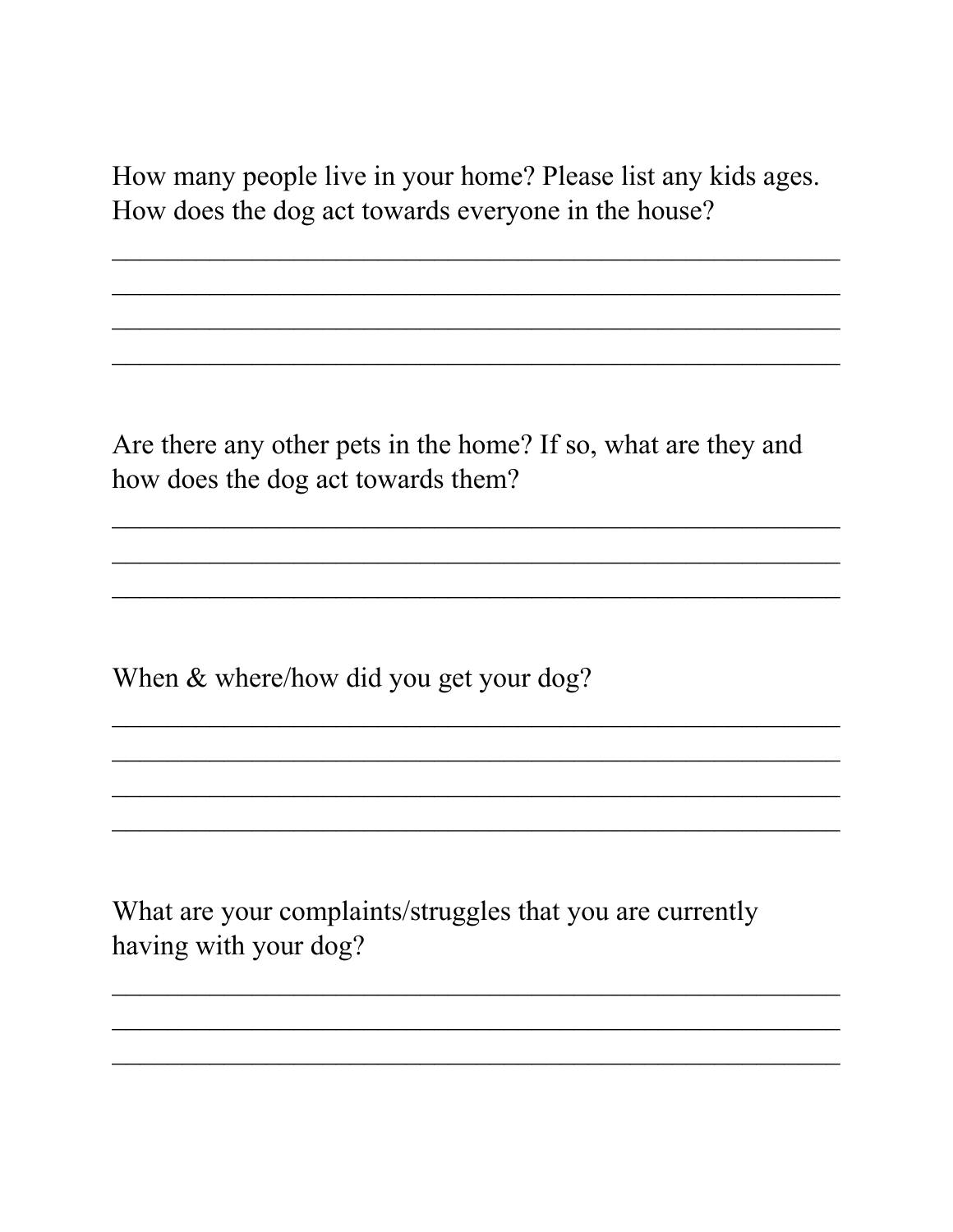What are the goals that you have for your dog?

What do you feed your dog, and how much are they fed a day?

Has your dog ever shown ANY amount of aggression? If so, what was the situation & what was the dog's behavior? Did the dog bite anyone?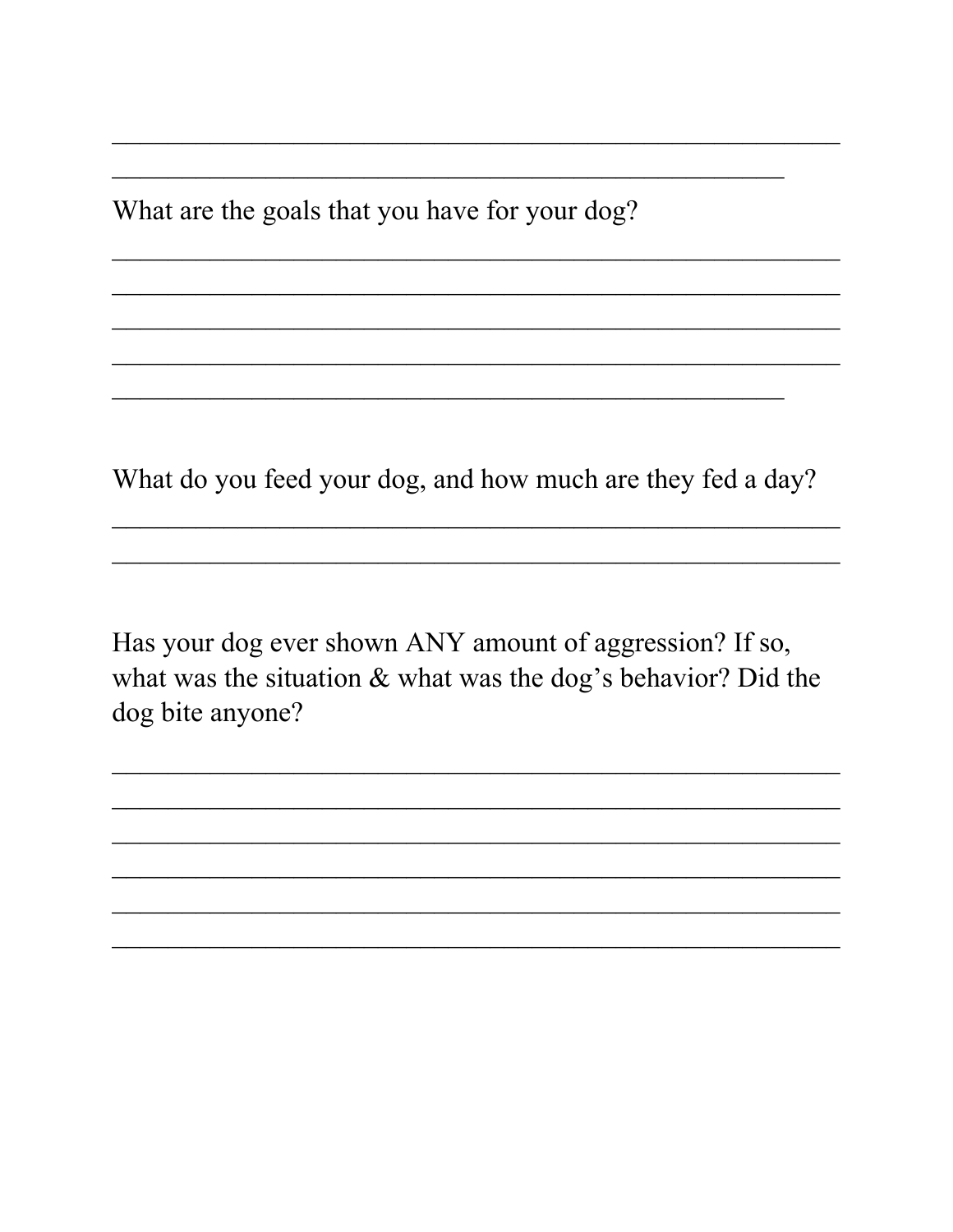What do you use to walk your dog, and how does the dog walk? Does he/she pull? What is their reaction to seeing other dogs, people, kids, bikes, cars, etc?

 $\mathcal{L}_\text{G}$  , and the contribution of the contribution of the contribution of the contribution of the contribution of the contribution of the contribution of the contribution of the contribution of the contribution of t

\_\_\_\_\_\_\_\_\_\_\_\_\_\_\_\_\_\_\_\_\_\_\_\_\_\_\_\_\_\_\_\_\_\_\_\_\_\_\_\_\_\_\_\_\_\_\_\_\_\_\_\_

 $\mathcal{L}_\text{G}$  , and the contribution of the contribution of the contribution of the contribution of the contribution of the contribution of the contribution of the contribution of the contribution of the contribution of t

\_\_\_\_\_\_\_\_\_\_\_\_\_\_\_\_\_\_\_\_\_\_\_\_\_\_\_\_\_\_\_\_\_\_\_\_\_\_\_\_\_\_\_\_\_\_\_\_\_\_\_\_

\_\_\_\_\_\_\_\_\_\_\_\_\_\_\_\_\_\_\_\_\_\_\_\_\_\_\_\_\_\_\_\_\_\_\_\_\_\_\_\_\_\_\_\_\_\_\_\_\_\_\_\_

Has your dog ever shown any signs of guarding things that are theirs? Such as toys, food, bones, etc? If yes, what is their behavior when you take the item away from them?

 $\mathcal{L}_\text{G}$  , and the contribution of the contribution of the contribution of the contribution of the contribution of the contribution of the contribution of the contribution of the contribution of the contribution of t

\_\_\_\_\_\_\_\_\_\_\_\_\_\_\_\_\_\_\_\_\_\_\_\_\_\_\_\_\_\_\_\_\_\_\_\_\_\_\_\_\_\_\_\_\_\_\_\_\_\_\_\_

 $\mathcal{L}_\text{G}$  , and the contribution of the contribution of the contribution of the contribution of the contribution of the contribution of the contribution of the contribution of the contribution of the contribution of t

 $\mathcal{L}_\text{G}$  , and the contribution of the contribution of the contribution of the contribution of the contribution of the contribution of the contribution of the contribution of the contribution of the contribution of t

\_\_\_\_\_\_\_\_\_\_\_\_\_\_\_\_\_\_\_\_\_\_\_\_\_\_\_\_\_\_\_\_\_\_\_\_\_\_\_\_\_\_\_\_\_\_\_\_\_\_\_\_

\_\_\_\_\_\_\_\_\_\_\_\_\_\_\_\_\_\_\_\_\_\_\_\_\_\_\_\_\_\_\_\_\_\_\_\_\_\_\_\_\_\_\_\_\_\_\_\_\_\_\_\_

What is the schedule like on a typical day with your dog? Where does your dog sleep at night? Where do they stay when you go to work? What activities do you do together on a regular basis?

 $\mathcal{L}_\text{G}$  , and the contribution of the contribution of the contribution of the contribution of the contribution of the contribution of the contribution of the contribution of the contribution of the contribution of t

\_\_\_\_\_\_\_\_\_\_\_\_\_\_\_\_\_\_\_\_\_\_\_\_\_\_\_\_\_\_\_\_\_\_\_\_\_\_\_\_\_\_\_\_\_\_\_\_\_\_\_\_

\_\_\_\_\_\_\_\_\_\_\_\_\_\_\_\_\_\_\_\_\_\_\_\_\_\_\_\_\_\_\_\_\_\_\_\_\_\_\_\_\_\_\_\_\_\_\_\_\_\_\_\_